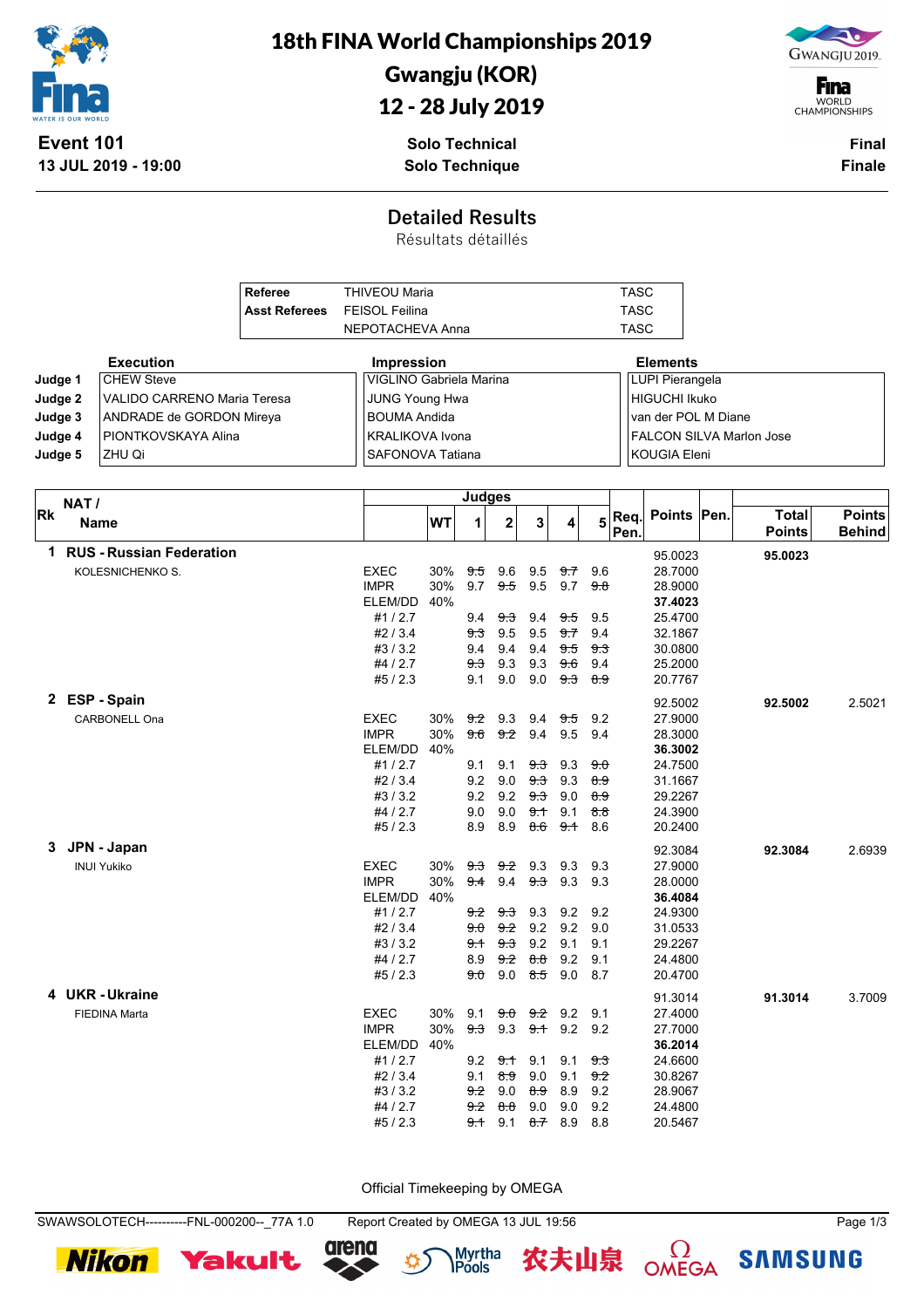

18th FINA World Championships 2019

## Gwangju (KOR)

## 12 - 28 July 2019

**Solo Technical Solo Technique**



**F**ina WORLD<br>CHAMPIONSHIPS

> **Final Finale**

**Detailed Results**

Résultats détaillés

|           | NAT /                     |                    | <b>Judges</b> |                |                |            |            |                |      |                    |               |               |
|-----------|---------------------------|--------------------|---------------|----------------|----------------|------------|------------|----------------|------|--------------------|---------------|---------------|
| <b>Rk</b> | <b>Name</b>               |                    | <b>WT</b>     | 1              | $\mathbf{2}$   | 3          | 4          | 5              | Req. | Points   Pen.      | <b>Total</b>  | <b>Points</b> |
|           |                           |                    |               |                |                |            |            |                | Pen. |                    | <b>Points</b> | <b>Behind</b> |
|           | 5 CAN - Canada            |                    |               |                |                |            |            |                |      | 89.2932            | 89.2932       | 5.7091        |
|           | SIMONEAU J.               | <b>EXEC</b>        | 30%           | 8.9            | 9.0            | 9.0        | 9.1        | 9.0            |      | 27.0000            |               |               |
|           |                           | <b>IMPR</b>        | 30%           | 9.0            | 9.0            | 8.9        | 9.1        | 9.0            |      | 27.0000            |               |               |
|           |                           | ELEM/DD            | 40%           |                |                |            |            |                |      | 35.2932            |               |               |
|           |                           | #1/2.7             |               | 8.9            | 8.8            | 9.0        | 8.6        | 8.8            |      | 23.8500            |               |               |
|           |                           | #2/3.4             |               | 8.8            | 8.8            | 89<br>8.9  | 8.9        | 8.7<br>8.8     |      | 30.0333            |               |               |
|           |                           | #3/3.2<br>#4 / 2.7 |               | 8.9<br>9.0     | 8.7<br>8.9     | 9.0        | 8.6<br>8.9 | 8.9            |      | 28.1600<br>24.1200 |               |               |
|           |                           | #5/2.3             |               | 8.8            | 8.7            | 8.6        | 9.0        | <del>8.3</del> |      | 20.0100            |               |               |
| 6         | ITA - Italy               |                    |               |                |                |            |            |                |      |                    |               |               |
|           |                           | <b>EXEC</b>        |               |                |                |            |            |                |      | 88.0378            | 88.0378       | 6.9645        |
|           | <b>CERRUTI Linda</b>      | <b>IMPR</b>        | 30%<br>30%    | 8.8<br>9.1     | 89<br>8.9      | 8.8<br>9.0 | 8.9<br>8.9 | 8.9<br>8.9     |      | 26.6000<br>26.8000 |               |               |
|           |                           | ELEM/DD            | 40%           |                |                |            |            |                |      | 34.6378            |               |               |
|           |                           | #1/2.7             |               | <del>9.0</del> | <del>8.6</del> | 8.8        | 8.8        | 8.7            |      | 23.6700            |               |               |
|           |                           | #2/3.4             |               | 8.9            | 8.5            | 8.6        | 8.8        | 8.6            |      | 29.4667            |               |               |
|           |                           | #3/3.2             |               | 90             | 8.7            | 8.7        | 8.8        | 8.7            |      | 27.9467            |               |               |
|           |                           | #4 / 2.7           |               | 8.9            | 8.6            | 8.6        | 9.0        | 8.7            |      | 23.5800            |               |               |
|           |                           | #5/2.3             |               | 8.7            | 8.2            | 8.1        | 8.9        | 7.7            |      | 19.1667            |               |               |
|           | 7 GRE-Greece              |                    |               |                |                |            |            |                |      | 86.2921            | 86.2921       | 8.7102        |
|           | PLATANIOTI E.             | <b>EXEC</b>        | 30%           | 8.7            | 8.4            | 8.7        | 9.0        | 8.8            |      | 26.2000            |               |               |
|           |                           | <b>IMPR</b>        | 30%           | 8.6            | 8.6            | 8.7        | 8.6        | 8.8            |      | 25.9000            |               |               |
|           |                           | ELEM/DD            | 40%           |                |                |            |            |                |      | 34.1921            |               |               |
|           |                           | #1/2.7             |               | 8.7            | 8.7            | 8.7        | $8-4$      | <del>89</del>  |      | 23.4900            |               |               |
|           |                           | #2/3.4             |               | 9.0            | 86             | 8.6        | 8.7        | 8.8            |      | 29.5800            |               |               |
|           |                           | #3/3.2             |               | 8.8            | 8.5            | 8.7        | 8.6        | 8.8            |      | 27.8400            |               |               |
|           |                           | #4 / 2.7           |               | 8.7            | <del>86</del>  | 8.6        | 8.7        | 8.6            |      | 23.3100            |               |               |
|           |                           | #5/2.3             |               | 8.2            | 7.1            | 7.7        | 7.9        | 7.9            |      | 18.0167            |               |               |
|           | 8 AUT - Austria           |                    |               |                |                |            |            |                |      | 85.6098            | 85.6098       | 9.3925        |
|           | <b>ALEXANDRI Vasiliki</b> | <b>EXEC</b>        | 30%           | 8.6            | 8.6            | 8.6        | 8.7        | 8.6            |      | 25.8000            |               |               |
|           |                           | <b>IMPR</b>        | 30%           | 8.8            | 8.7            | 8.6        | 8.7        | 8.4            |      | 26.0000            |               |               |
|           |                           | ELEM/DD            | 40%           |                |                |            |            |                |      | 33.8098            |               |               |
|           |                           | #1/2.7             |               | 8.2            | 8.5            | 8.5        | 8.4        | 8.3            |      | 22.6800            |               |               |
|           |                           | #2/3.4             |               | 8.4            | 8.4            | 8.5        | 8.6        | <del>8.3</del> |      | 28.6733            |               |               |
|           |                           | #3/3.2             |               | 8.6            | 83             | 8.3        | 8.6        | 8.5            |      | 27.0933            |               |               |
|           |                           | #4 / 2.7           |               | 8.5            | 8.5            | 8.5        | 8.8        | 8.4            |      | 22.9500            |               |               |
|           |                           | #5/2.3             |               | 8.4            | 8.6            | 8.4        | $8 - 7$    | 8.1            |      | 19.4733            |               |               |
|           | 9 BLR - Belarus           |                    |               |                |                |            |            |                |      | 84.4867            | 84.4867       | 10.5156       |
|           | KHANDOSHKA V.             | <b>EXEC</b>        | 30%           | 8.5            | 8.5            | 8.5        | 86         | $8-4$          |      | 25.5000            |               |               |
|           |                           | <b>IMPR</b>        | 30%           | 8.3            | 8.4            | 8.4        | 8.5        | 8.5            |      | 25.3000            |               |               |
|           |                           | ELEM/DD            | 40%           |                |                |            |            |                |      | 33.6867            |               |               |
|           |                           | #1/2.7             |               | 8.5            | 86             | 8.5        | 8.5        | 8.5            |      | 22.9500            |               |               |
|           |                           | #2/3.4             |               | 8.6            | 8.5            | 8.4        | 8.4        | 8.4            |      | 28.6733            |               |               |
|           |                           | #3/3.2<br>#4 / 2.7 |               | 8.3            | 87<br>86       | 8.4<br>8.3 | 8.5<br>8.3 | 8.4<br>8.3     |      | 26.9867<br>22.5000 |               |               |
|           |                           | #5/2.3             |               | 8.4<br>8.4     | 8.8            | 8.3        | 8.5        | 8.2            |      | 19.3200            |               |               |
|           |                           |                    |               |                |                |            |            |                |      |                    |               |               |

Official Timekeeping by OMEGA

SWAWSOLOTECH----------FNL-000200--\_77A 1.0 Report Created by OMEGA 13 JUL 19:56 Page 2/3





Myrtha<br>**IPools** 农夫山泉